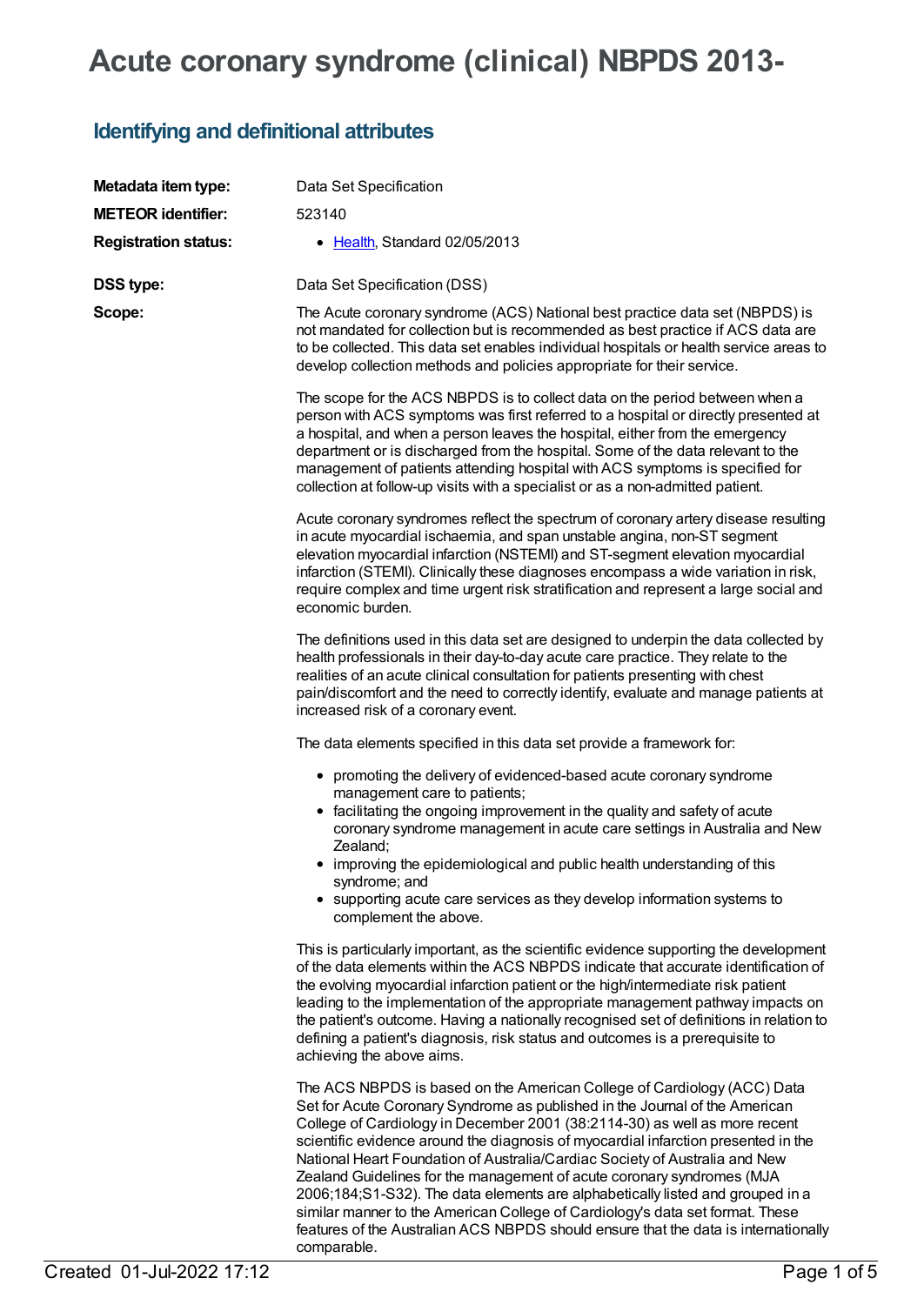Many of the data elements in this data set may also be used in the collection of other cardiovascular clinical information.

Where appropriate, it may be useful if the data definitions in this data set were also used to address data definition needs in non-clinical environments such as public health surveys etc. This could allow for qualitative comparisons between data collected in, and aggregated from, clinical settings (i.e. using application of the ACS NBPDS), with that collected through other means (e.g. public health surveys, reports).

A set of ACS data elements and standardised definitions can inform the development and conduct of future registries at both the national and local level.

The working group formed under the National Heart Foundation of Australia (Heart Foundation) and the Cardiac Society of Australia and New Zealand (CSANZ) initiative was diverse and included representation from the following organisations: the Heart Foundation, the CSANZ, the Australasian College of Emergency Medicine, the Australian Institute of Health and Welfare, the Australasian Society of Cardiac & Thoracic Surgeons, Royal Australian College of Physicians (RACP), RACP - Towards a Safer Culture, National Centre for Classification in Health (Brisbane), the NSW Aboriginal Health & Medical Research Council, the George Institute for International Health, the School of Population Health at the University of Western Australia and the National Cardiovascular Monitoring System Advisory Committee.

To ensure the broad acceptance of the data set specification, the working group also sought consultation from the heads of cardiology departments, other specialist professional bodies and regional key opinion leaders in the field of acute coronary syndromes.

## **Collection and usage attributes**

| Guide for use:                         | There are six data clusters in the Acute coronary syndrome (clinical) NBPDS. To<br>ensure a complete description of the clinical management of acute coronary<br>syndromes (ACS), it is recommended that all data clusters be collected along with<br>the individual data elements during the current ACS event by the individual hospital<br>or health service area.                                                                                    |
|----------------------------------------|----------------------------------------------------------------------------------------------------------------------------------------------------------------------------------------------------------------------------------------------------------------------------------------------------------------------------------------------------------------------------------------------------------------------------------------------------------|
|                                        | The six data clusters in this NBPDS include:                                                                                                                                                                                                                                                                                                                                                                                                             |
|                                        | 1. Acute coronary syndrome clinical event cluster<br>2. Functional stress test cluster<br>3. Electrocardiogram cluster<br>4. Ventricular ejection fraction cluster<br>5. Acute coronary syndrome pharmacotherapy cluster<br>6. Coronary artery cluster                                                                                                                                                                                                   |
| <b>Collection methods:</b>             | The Acute coronary syndrome NBPDS is primarily concerned with the clinical use<br>of ACS-Data. Acute care environments such as hospital emergency departments,<br>coronary care units or similar acute care areas are the settings in which<br>implementation of the core ACS NBPDS should be considered. A wider range of<br>health and health related establishments that create, use or maintain records on<br>health care clients could also use it. |
| Implementation start date:             | 01/07/2013                                                                                                                                                                                                                                                                                                                                                                                                                                               |
| <b>Relational attributes</b>           |                                                                                                                                                                                                                                                                                                                                                                                                                                                          |
| <b>Related metadata</b><br>references: | Supersedes <b>Acute coronary syndrome (clinical) DSS</b>                                                                                                                                                                                                                                                                                                                                                                                                 |
|                                        | • Health, Superseded 02/05/2013                                                                                                                                                                                                                                                                                                                                                                                                                          |
|                                        | Has been superseded by <b>Acute coronary syndrome (clinical) NBPDS</b>                                                                                                                                                                                                                                                                                                                                                                                   |
|                                        | • Health, Recorded 15/05/2017                                                                                                                                                                                                                                                                                                                                                                                                                            |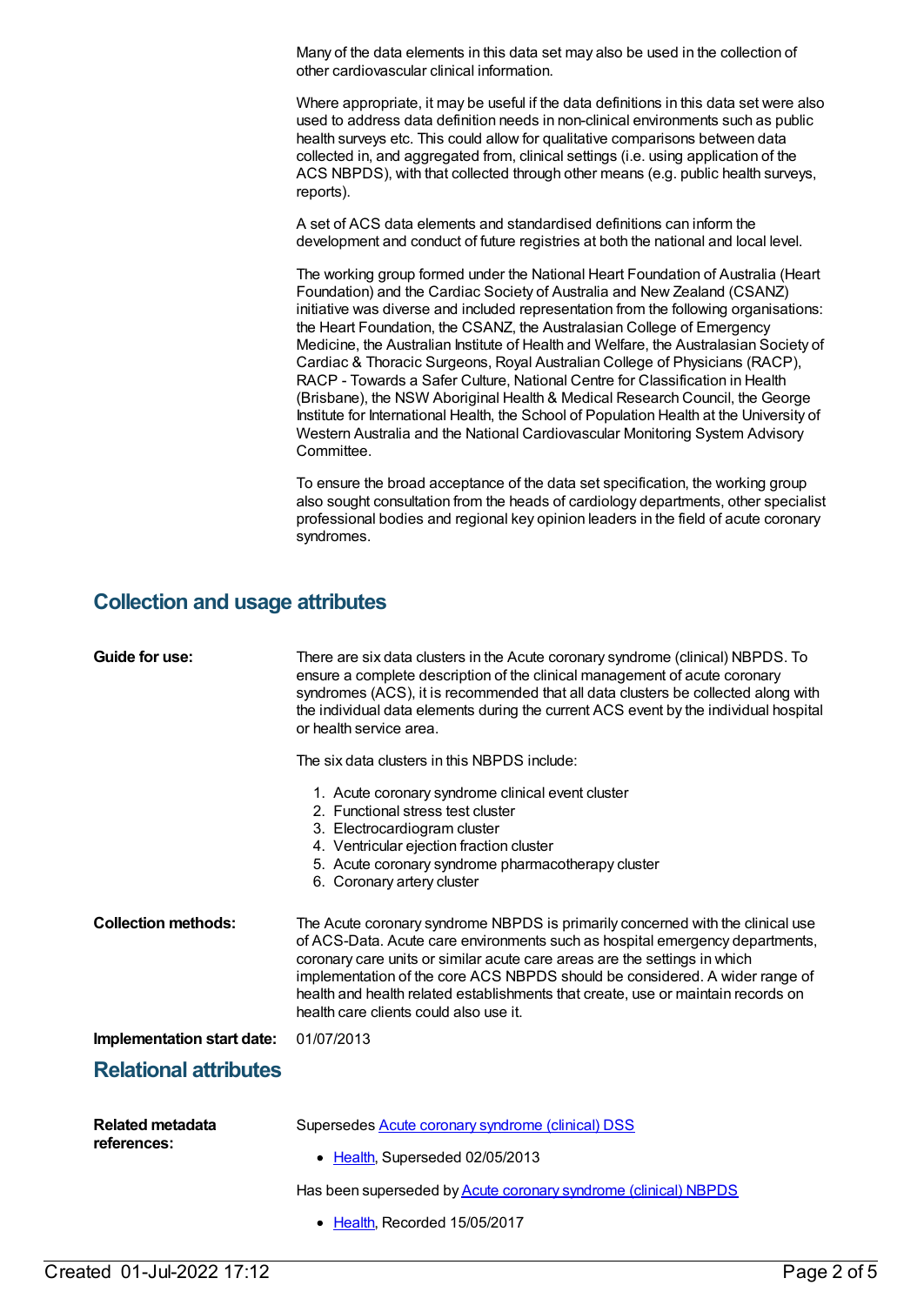| Seq<br>No. | Metadata item                                                                                                                              | <b>Obligation Max</b> | <b>occurs</b> |
|------------|--------------------------------------------------------------------------------------------------------------------------------------------|-----------------------|---------------|
| -          | Acute coronary syndrome clinical event cluster                                                                                             | Conditional 1         |               |
|            | Acute coronary syndrome pharmacotherapy data cluster                                                                                       | Optional              | 1             |
|            | <b>Coronary artery cluster</b>                                                                                                             | Optional              | 1             |
|            | <b>Electrocardiogram cluster</b>                                                                                                           | Optional              | 1             |
|            | <b>Functional stress test cluster</b>                                                                                                      | Optional              | 1             |
|            | Ventricular ejection fraction cluster                                                                                                      | Conditional 1         |               |
|            | Emergency department stay-transport mode (arrival), code N                                                                                 | Optional              | $\mathbf 1$   |
|            | Episode of admitted patient care-admission date, DDMMYYYY                                                                                  | Optional              | 1             |
|            | Episode of admitted patient care-admission time, hhmm                                                                                      | Optional              | 1             |
| -          | Episode of admitted patient care-separation date, DDMMYYYY                                                                                 | Optional              | 1             |
| -          | Episode of admitted patient care-separation mode, code N                                                                                   | Optional              | 1             |
| -          | Episode of care-principal diagnosis, code (ICD-10-AM 8th edn) ANN{.N[N]}                                                                   | Optional              | 1             |
|            | Episode of care—principal source of funding, hospital code NN                                                                              | Optional              | 1             |
|            | Establishment-organisation identifier (Australian), NNX[X]NNNNN                                                                            | Optional              | 1             |
|            | Health service event-presentation date, DDMMYYYY                                                                                           | Optional              | 1             |
|            | Health service event-presentation time, hhmm                                                                                               | Optional              | 1             |
|            | Health service event-referral to rehabilitation service date, DDMMYYYY                                                                     | Optional              | 1             |
|            | Laboratory standard—upper limit of normal range for creatine kinase isoenzyme,<br>total units per litre N[NNN]                             | Optional              | 1             |
| -          | <b>Laboratory standard—upper limit of normal range for creatine kinase myocardial</b><br>band isoenzyme, total micrograms per litre N[NNN] | Conditional 1         |               |
| -          | Laboratory standard—upper limit of normal range for creatine kinase myocardial<br>band isoenzyme, total units per litre N[NNN]             | Conditional 1         |               |
|            | Laboratory standard—upper limit of normal range for troponin assay, total<br>micrograms per litre N[NNN]                                   | Conditional 1         |               |
|            | Laboratory standard—upper limit of normal range of glycosylated haemoglobin,<br>percentage N[N].N                                          | Conditional 1         |               |
|            | Non-admitted patient emergency department service episode—triage category,<br>code N                                                       | Conditional 1         |               |
|            | Non-admitted patient emergency department service episode—triage date,<br><b>DDMMYYYY</b>                                                  | Optional              | 1             |
|            | Non-admitted patient emergency department service episode—triage time, hhmm                                                                | Optional              | 1             |
|            | Non-admitted patient emergency department service episode—type of visit to<br>emergency department, code N                                 | Optional              | 1             |
|            | Person with acute coronary syndrome—bleeding location, instrumented code N(N)                                                              | Optional              | $\mathbf 1$   |
|            | Person with acute coronary syndrome—bleeding location, non-instrumented code<br>N(N)                                                       | Optional              | 1             |
|            | Person with acute coronary syndrome-lifestyle counselling type, code N                                                                     | Optional              | $\mathbf 1$   |
|            | Person with acute coronary syndrome-underlying cause of acute coronary<br>syndrome, code N                                                 | Optional              | 1             |
|            | Person-acute coronary syndrome procedure type, code NN                                                                                     | Optional              | 1             |
| -          | Person-acute coronary syndrome related medical history, code NN                                                                            | Optional              | 1             |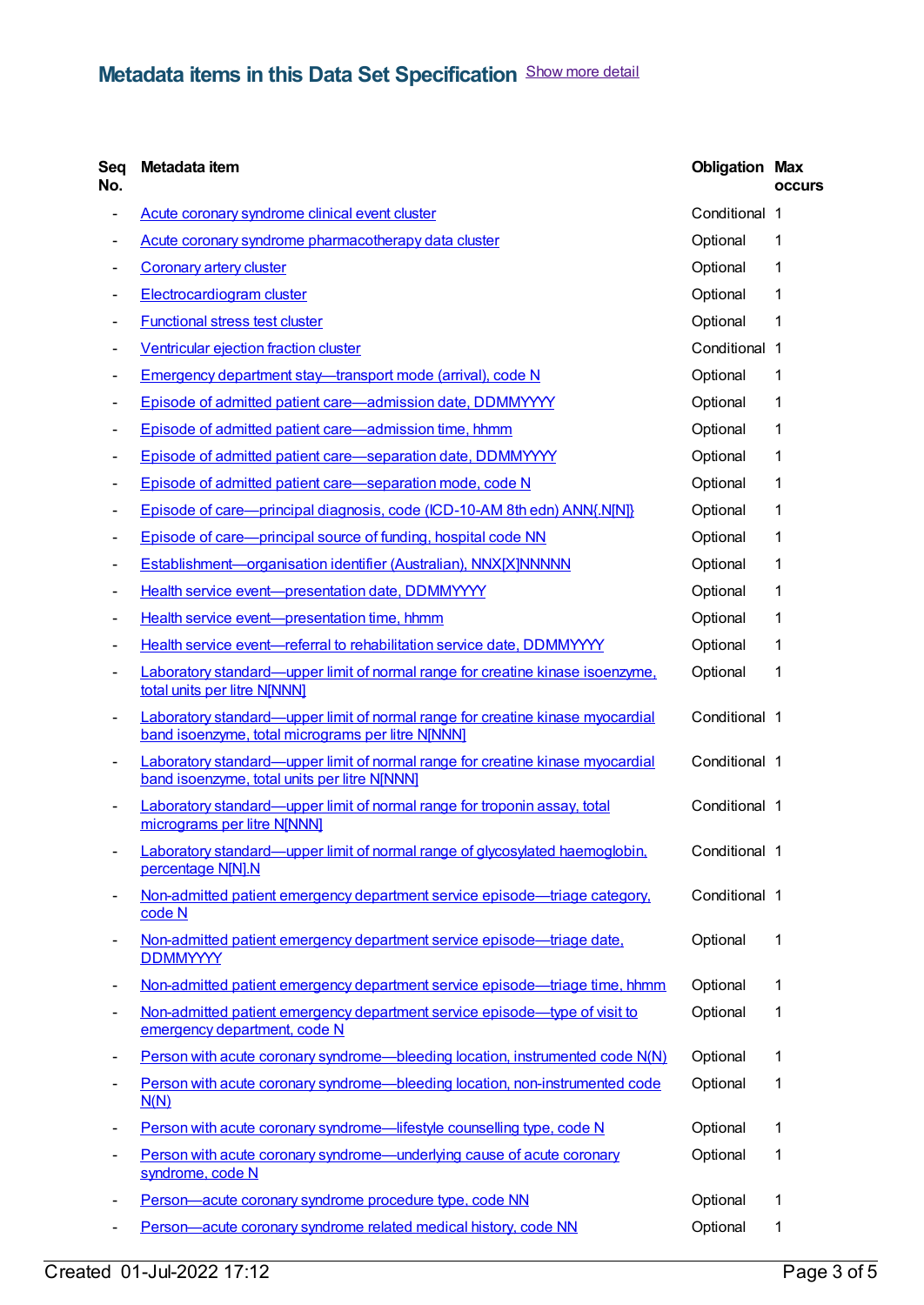|   | Person-acute coronary syndrome risk stratum, code N                                                             | Optional      | 1  |
|---|-----------------------------------------------------------------------------------------------------------------|---------------|----|
|   | Person-acute coronary syndrome symptoms onset date, DDMMYYYY                                                    | Optional      | 1  |
|   | Person-acute coronary syndrome symptoms onset time, hhmm                                                        | Optional      | 1  |
|   | Person-angina episodes count (24 hours preceding hospital presentation), total<br>number NN[N]                  | Conditional 1 |    |
|   | Person-angina status, Canadian Cardiovascular Society code N                                                    | Optional      | 1  |
|   | Person-bleeding episode status, Thrombolysis in Myocardial Infarction (TIMI) code<br>N                          | Optional      | 1  |
|   | Person-chest pain pattern, code N                                                                               | Optional      | 1  |
|   | Person-cholesterol level (measured), total millimoles per litre N[N].N                                          | Optional      | 1  |
|   | Person-clinical evidence status (acute coronary syndrome related medical history),<br>yes/no code N             | Optional      | 1  |
|   | Person-clinical procedure timing, code N                                                                        | Optional      | 1  |
|   | Person-country of birth, code (SACC 2011) NNNN                                                                  | Optional      | 1  |
|   | Person-C-reactive protein level (measured), total milligrams per litre N[NN].N                                  | Optional      | 1  |
|   | Person-C-reactive protein level measured date, DDMMYYYY                                                         | Optional      | 1  |
|   | Person-C-reactive protein level measured time, hhmm                                                             | Optional      | 1  |
| ٠ | Person-creatine kinase isoenzyme level (measured), total units per litre N[NNN]                                 | Conditional 1 |    |
|   | Person-creatine kinase myocardial band isoenzyme measured date, DDMMYYYY                                        | Conditional 1 |    |
|   | Person-creatine kinase myocardial band isoenzyme measured time, hhmm                                            | Conditional 1 |    |
|   | Person-creatine kinase-myocardial band isoenzyme level (measured), total<br>micrograms per litre N[NNN]         | Conditional 1 |    |
|   | Person-creatine kinase-myocardial band isoenzyme level (measured), total units<br>per litre N[NNN]              | Conditional 1 |    |
|   | Person-creatinine serum level measured date, DDMMYYYY                                                           | Conditional 1 |    |
|   | Person-creatinine serum level, total micromoles per litre NN[NN]                                                | Conditional 1 |    |
|   | Person-date of birth, DDMMYYYY                                                                                  | Optional      | 1  |
|   | Person-date of death, DDMMYYYY                                                                                  | Optional      | 1  |
|   | Person-diabetes mellitus status, code NN                                                                        | Conditional 1 |    |
|   | Person-diabetes therapy type, code NN                                                                           | Conditional 1 |    |
| ٠ | Person-diagnostic cardiac catheterisation date, DDMMYYYY                                                        | Conditional 1 |    |
|   | Person-diagnostic cardiac catheterisation time, hhmm                                                            | Conditional 1 |    |
|   | Person-dyslipidaemia treatment with anti-lipid medication indicator (current), code<br>$\underline{\mathsf{N}}$ | Conditional 1 |    |
|   | Person-glycosylated haemoglobin level (measured), percentage N[N].N                                             | Optional      | 1  |
|   | Person-height (measured), total centimetres NN[N].N                                                             | Conditional 1 |    |
|   | Person-high-density lipoprotein cholesterol level (measured), total millimoles per<br>litre [N].NN              | Optional      | 1  |
|   | Person—hypertension treatment with antihypertensive medication indicator (current),<br>code N                   | Optional      | 1  |
|   | Person-implantable cardiac defibrillator procedure date, DDMMYYYY                                               | Optional      | 1  |
|   | Person-implantable cardiac defibrillator procedure time, hhmm                                                   | Optional      | 1  |
|   | Person-Indigenous status, code N                                                                                | Optional      | 1  |
|   | Person-intra-aortic balloon pump procedure date, DDMMYYYY                                                       | Conditional 1 |    |
|   | Person-intra-aortic balloon pump procedure time, hhmm                                                           | Conditional 1 |    |
|   | Person-Killip classification, code N                                                                            | Optional      | -1 |
|   | Person-low-density lipoprotein cholesterol level (calculated), total millimoles per<br>litre N[N].N             | Conditional 1 |    |